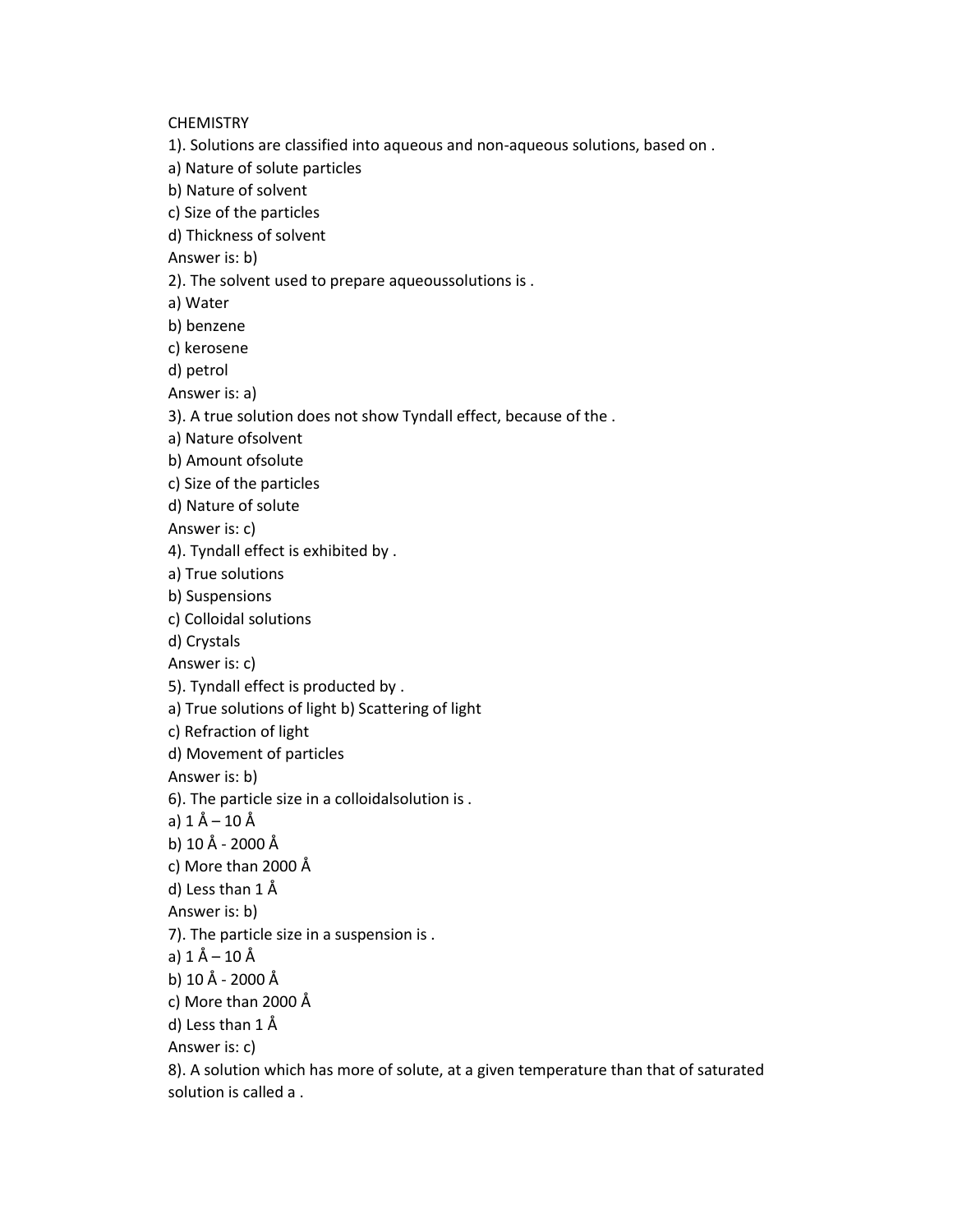a) Super saturated solution b) Unsaturated solution c) Colloidal solution d) suspension Answer is: a) 9). Chalk powder in water is an example of . a) Saturated solution b) Unsaturated solution c) suspension d) Colloidal solution Answer is: c) 10). The particle size of the solute in true solution is . a) 1 Å – 10 Å b) 10 Å - 100 Å c) 100 Å - 1000 Å d) More than1000 Å Answer is: a) 11).Milk is a . a) True solution b) Colloidal solution c) suspension d) saturated solution Answer is: b) 12).Nitrogen in soil is an example for . a) True solution b) saturated c) super saturated d) unsaturated Answer is: b) 13).Fog is a solution of . a) Liquid in gas b) Gas in liquid c) Solid in gas d) Gas in gas Answer is: a) 14).Soda water is a solution of . a) Liquid in gas b) Gas in liquid c) Solid in gas d) Gas in gas Answer is:b 15).Blood is an example of . a) True solution b) Colloidal solution c) Saturated solution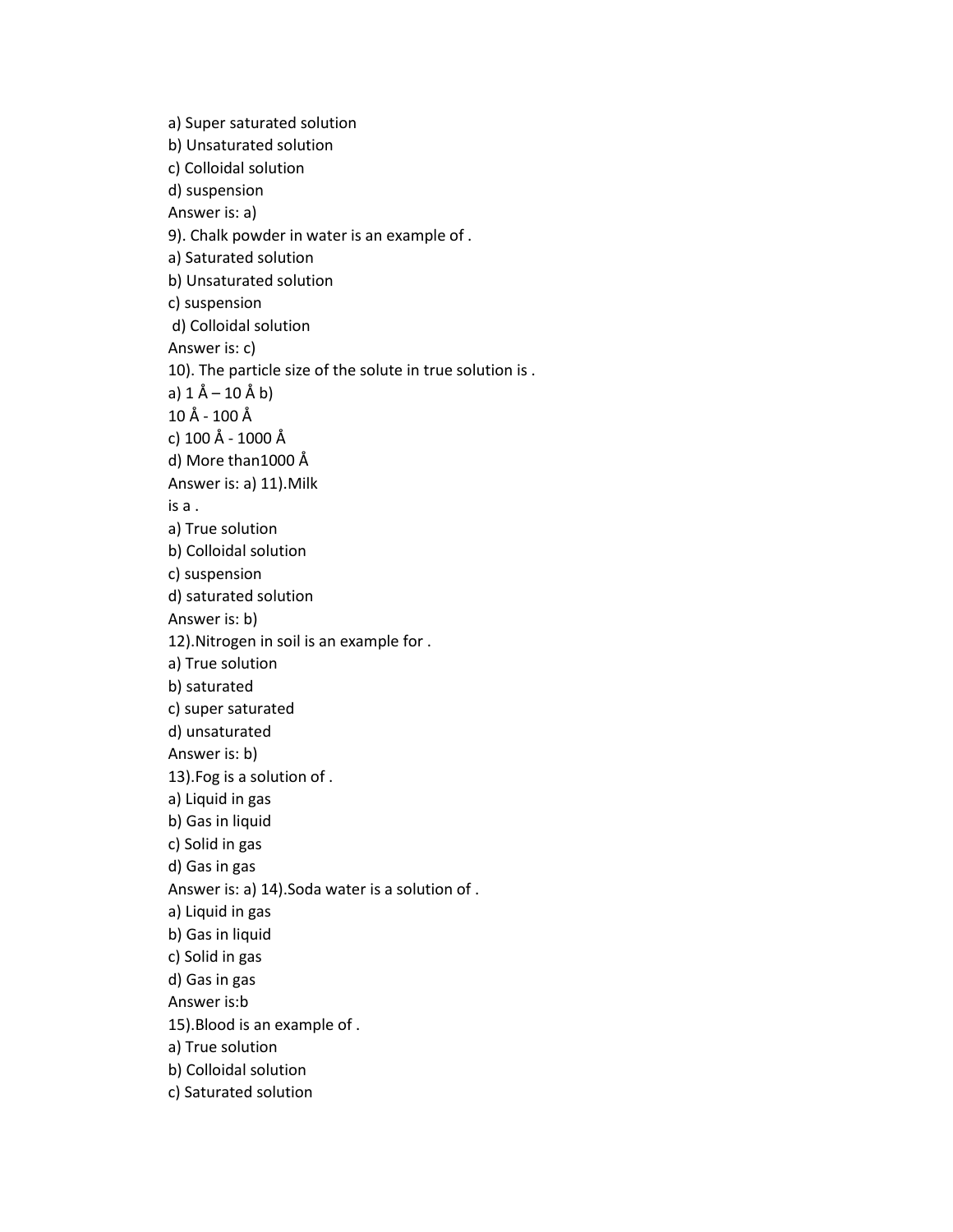d) Suspension Answer is: b) 16).The dispersed phase in a colloidalsolution is . a) Solute b) Solution c) Suspension d) Mixture Answer is: a) 17).Sugar and Salt solutions are . a) Heterogeneous mixtures b) True solutions c) Colloidal solutions d) Suspensions Answer is: b) 18).Brownian movement explains the property of colloidal solutions. a) optical b) electrical c) kinetic d) mechanical Answer is: c) 19).In aqueous solutions, the solvent used is . a) benzene b) ether c) alcohol d) water Answer is: d) 20).The solution in which saturation is not achieved is called . a) Super saturated b) Unsaturated c) Saturated d) Suspended Answer is:b) 21).Cheese is a colloidal solution of . a) Solid in solid b) Liquid in solid c) Solid in liquid d) Gas in solid Answer is:b) 22).Cork is a colloid of . a) Solid in solid b) Liquid in solid c) Solid in liquid d) Gas in solid Answer is:d)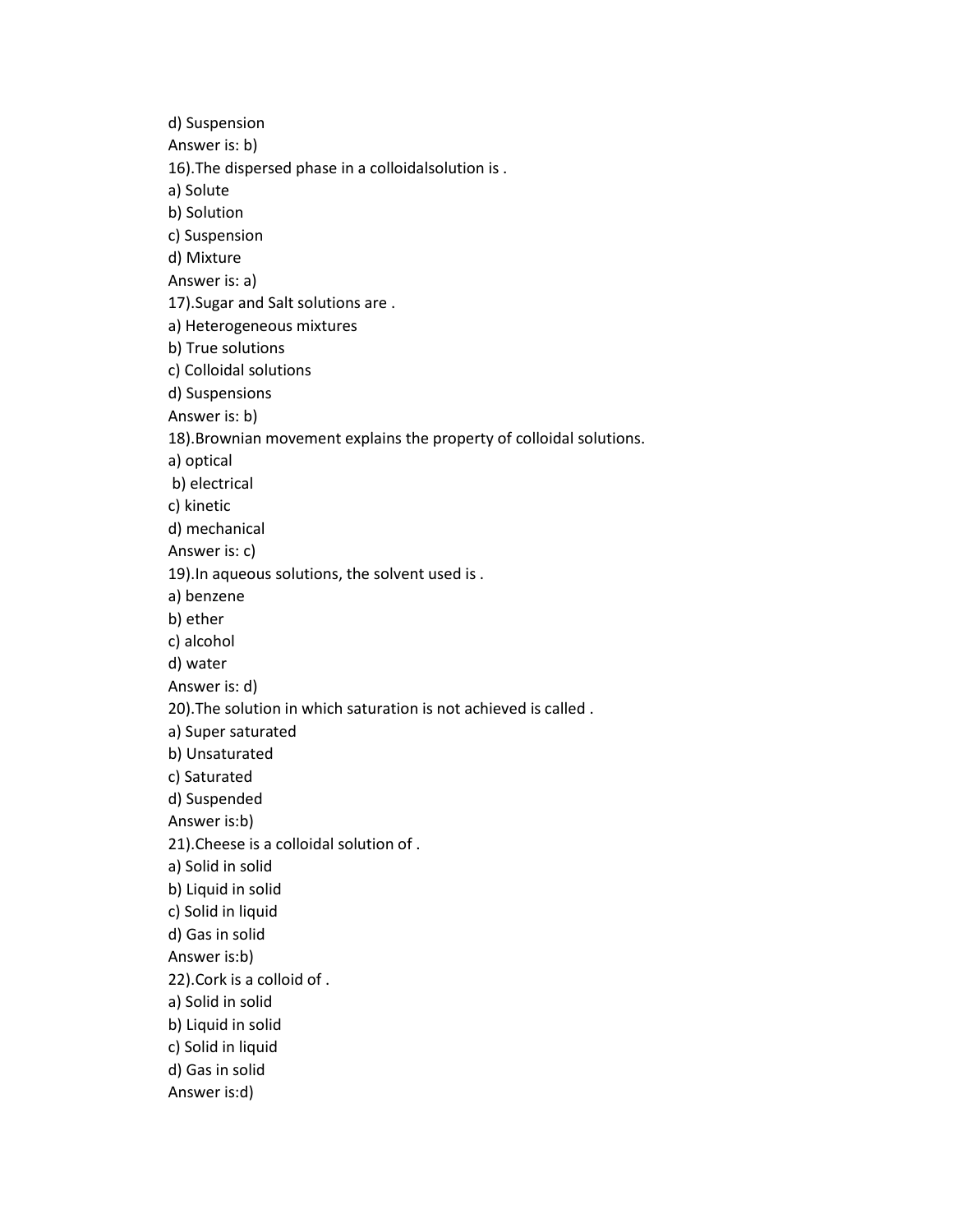23).Smoke is a colloid of . a) Solid in solid b) Liquid in solid c) Solid in liquid d) Solid in Gas Answer is:d) 24).The saturation temperature for 20.7g of CuSO4 soluble in water is . a) 100C b) 1000C c) 200C d) 300C Answeris:c) 25).The solubility level of an aqueous solution of NaCl at 250C is . a) 20g b) 36g c) 95g d) 8g Answeris:b) 26).The increase in the solubility of Sodium halides, in water at 250C is / a) NaCl > NaBr > Nal b) NaBr > Nal > NaCl c) Nal > NaBr > NaCl d) NaCl = NaBr > Nal Answer is:c) 27).Solubility of CaO in water is a . a) Chermic b) endothermic c) exothermic d) hypothermic Answer is:c) 28).According to Henry's Law, in gases, an increase in pressure increase . a) Solubility b) saturation c) volume d) viscosity Answeris:a) 29).Deep sea divers use mixture of . a) Helium - Oxygen b) Nitrogen - Oxygen c) Hydrogen - Nitrogen d) Helium - Nitrogen Answer is:a) 30).The continuous random motion of colloidal particles is called . a) Brownian movement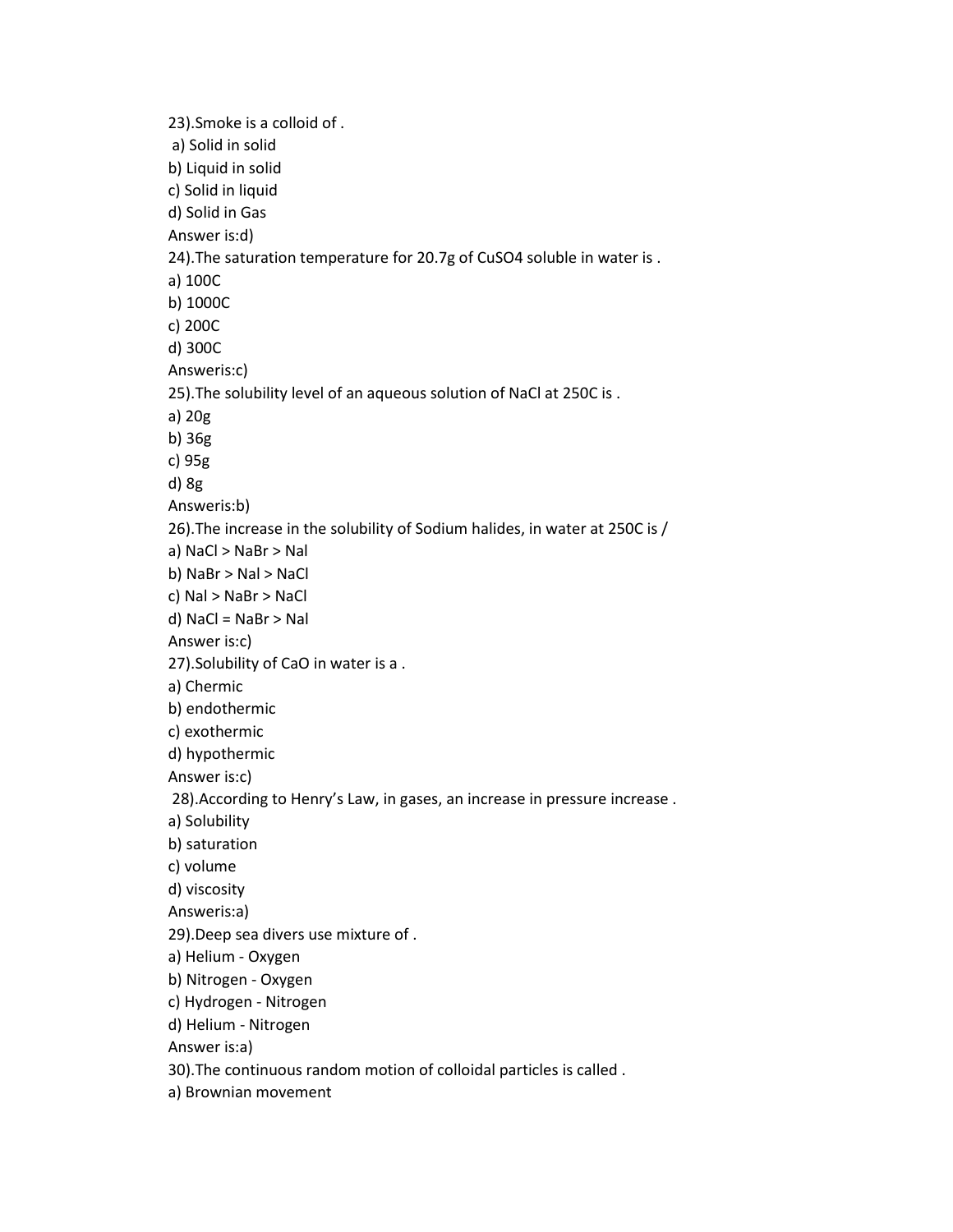b) Zig zag movement c) Continuous movement d) Tyndall effect Answer is:a) 31).On increasing the temperature, the solubility of the solute inthe solvent . a) Increase b) Decrease c) Change d) Does not change Answer is: a) 32).Which law relates solubility of solvents with pressure? a) Hess' law b) Henry's law c) Charles' Law d) Boyle's law Answer is: b) 33).When sunlight passes through the window of your house, the dust particlesscatter the light making the path of the light visible. This phenomenon is called as . a) Brownian motion b) Tyndall effect c) Raman effect d) Uniform motion Answer is: b) 34).The Greek term 'atomos' means . a) divisible b) indivisible c) macro molecule d) soft sphere Answer is:b 35).Isotopes are the atoms of same element, with same atomic number. But with different. a) Atomic number b) Mass number c) Number of electrons d) Chemical nature Answer is: b) 36).6C12 and 6C14 are . a) Isotopes b) Isobars c) Isomers d) Molecules Answer is: a) 37).Atoms of different elements possessing in the same atomic mass are called . a) Isotopes

b) Isobars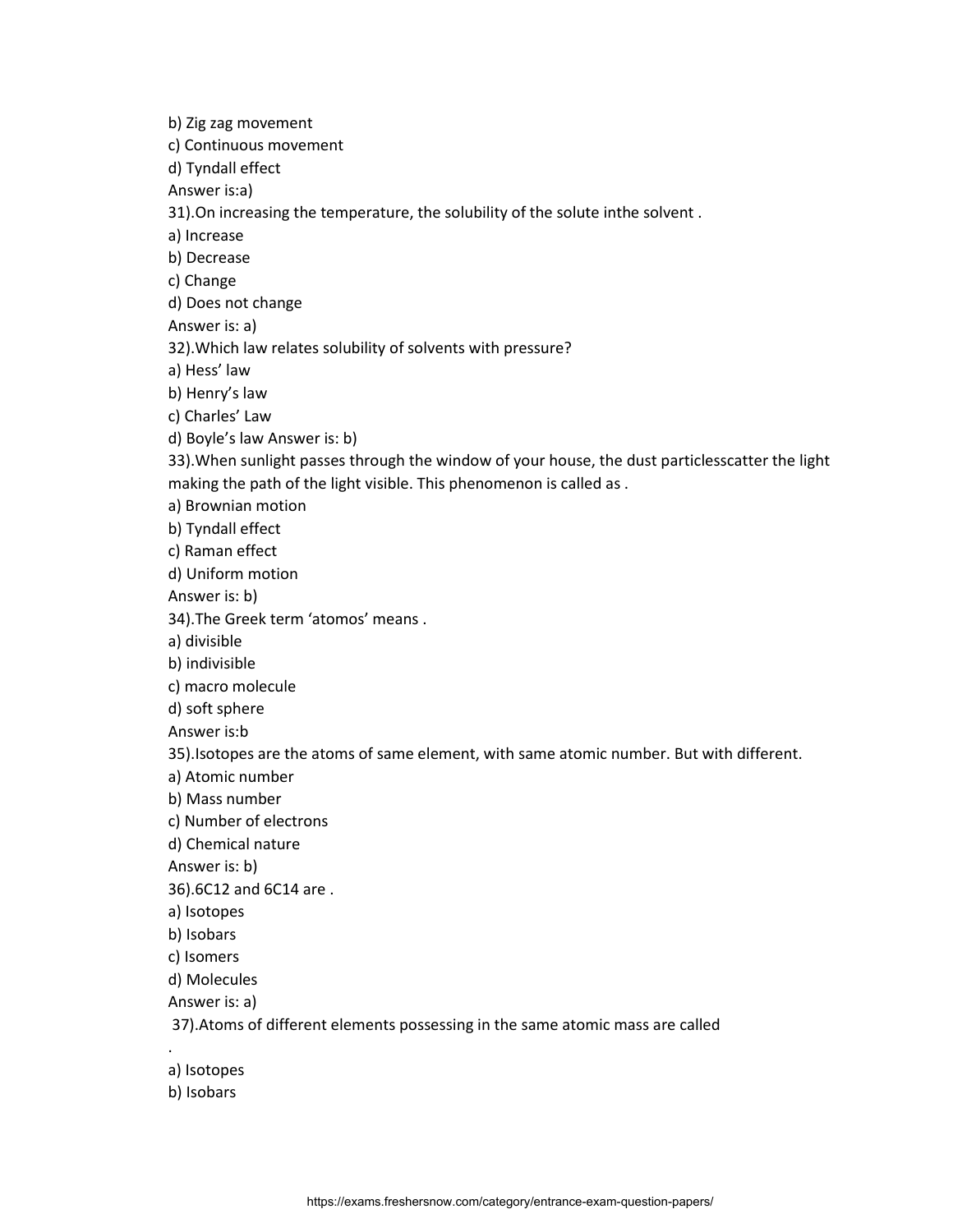c) Isomers d) Molecules Answer is: c) 38).Atoms of different elements with same number of neutrons. a) Isotopes b) Isomers c) Isobars d) Isotones Answer is: d) 39).Atomicity of oxygen in ozone molecule is . a) 1 b) 2 c) 3 d) 4 Answer is: c) 40).Atomicity of primary gases is . a) 1 b) 2 c) 3 d) 4 Answer is: b) 41).In the Beginning of the 20th century, Matter Wave concept was introduced by a) Broglie b) Avogadro c) Heisenberg d) Einstein Answer is: a) 42).The Principle of Uncertainty was introduced by . a) Broglie b) Avogadro c) Heisenberg d) Einstein Answer is: c) 43).18Ar40 and 20Ca40 are considered as . a) Isotopes b) Isomers c) Isobars d) Isotones Answer is: a) 44).The compound which does not show simple ratio of atoms, is . a) Benzene b) Acetylene c) Hydrogen d) Sucrose